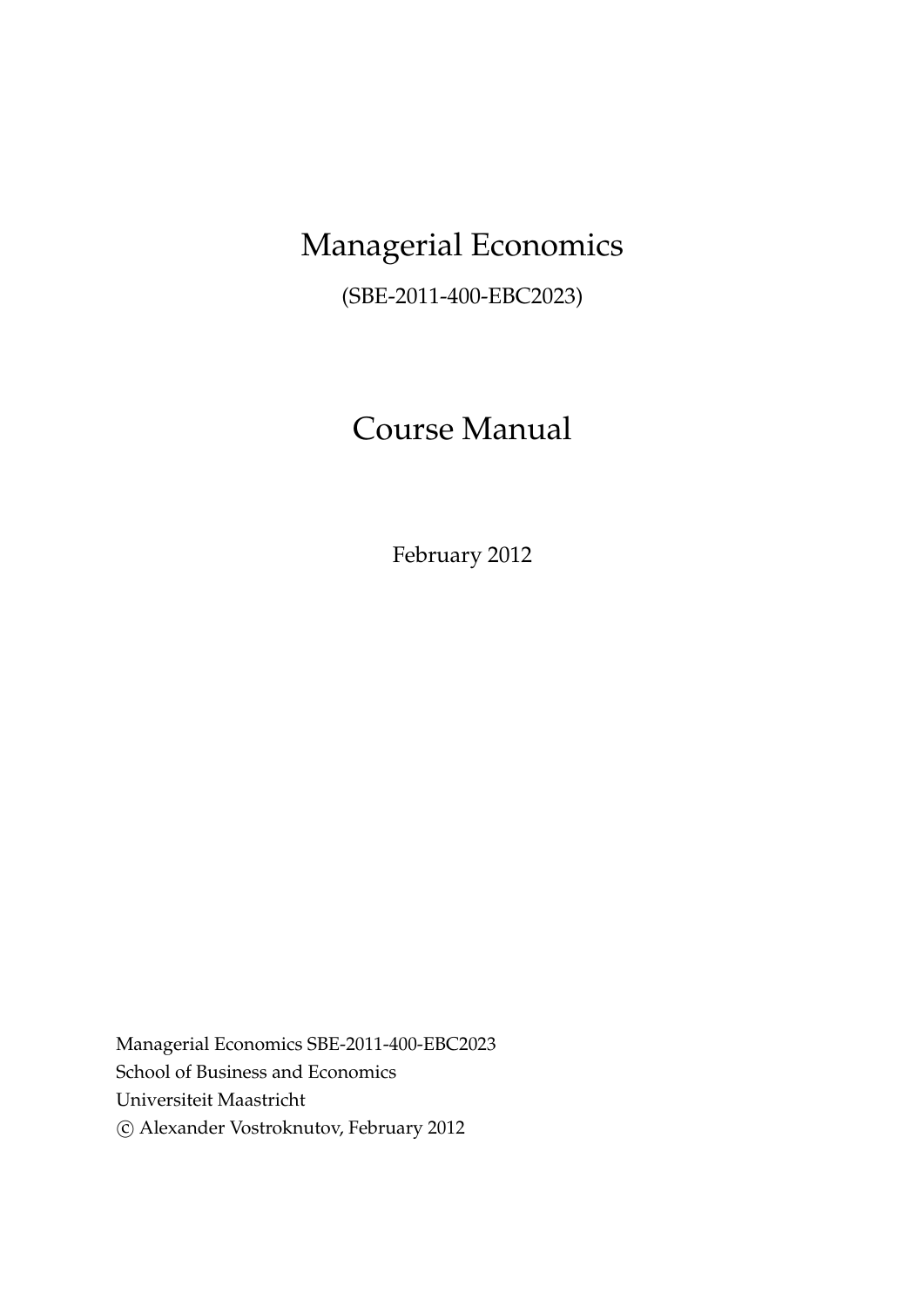## **1 Introduction**

Managerial economics applies microeconomic principles to managerial issues. Executives, consultants, investment bankers and many other practitioners make daily economic decisions that explicitly or implicitly follow economic laws. Understanding these laws is important for making good decisions concerning diverse managerial problems: devising an effective internal promotion and incentive schemes; making risky investments at a good moment in time; planning and executing take-overs; fighting speculative attacks; pricing products and many more. This course provides the analytical skills and economic insights to analyze such managerial problems without being trapped in everyday biases and truisms. The course will provide skills to analyze consumer behavior and make good product placement and pricing decisions. It will also provide the abilities to examine production technologies and firm cost structure and show how a manager should deal with market inefficiencies and government interventions like taxes, subsidies and regulation. The problems regarding trading on the securities or insurance markets as well as sharing of risk with employees will be discussed. The last but not least, the course will demonstrate how to make strategic decisions in the uncertain world of management.

# **2 Position in the Curriculum**

This course starts from the fundamentals of microeconomics that you should have learned earlier in your studies; that is, it presumes a working knowledge of microeconomic theory. Some additional knowledge on game theory might be very helpful.

## **3 Literature**

The textbook for this course is *"Microeconomics"*, 6th International Edition by Jeffrey M. Perloff, published by Pearson Education Inc. in 2011. You should have already seen this book in your first year. We will continue studying the chapters left out in your first year Microeconomics course. In addition to the textbook we will use notes that will be posted online. Supplementary materials like lecture slides, problems and solutions will be provided online in EleUM.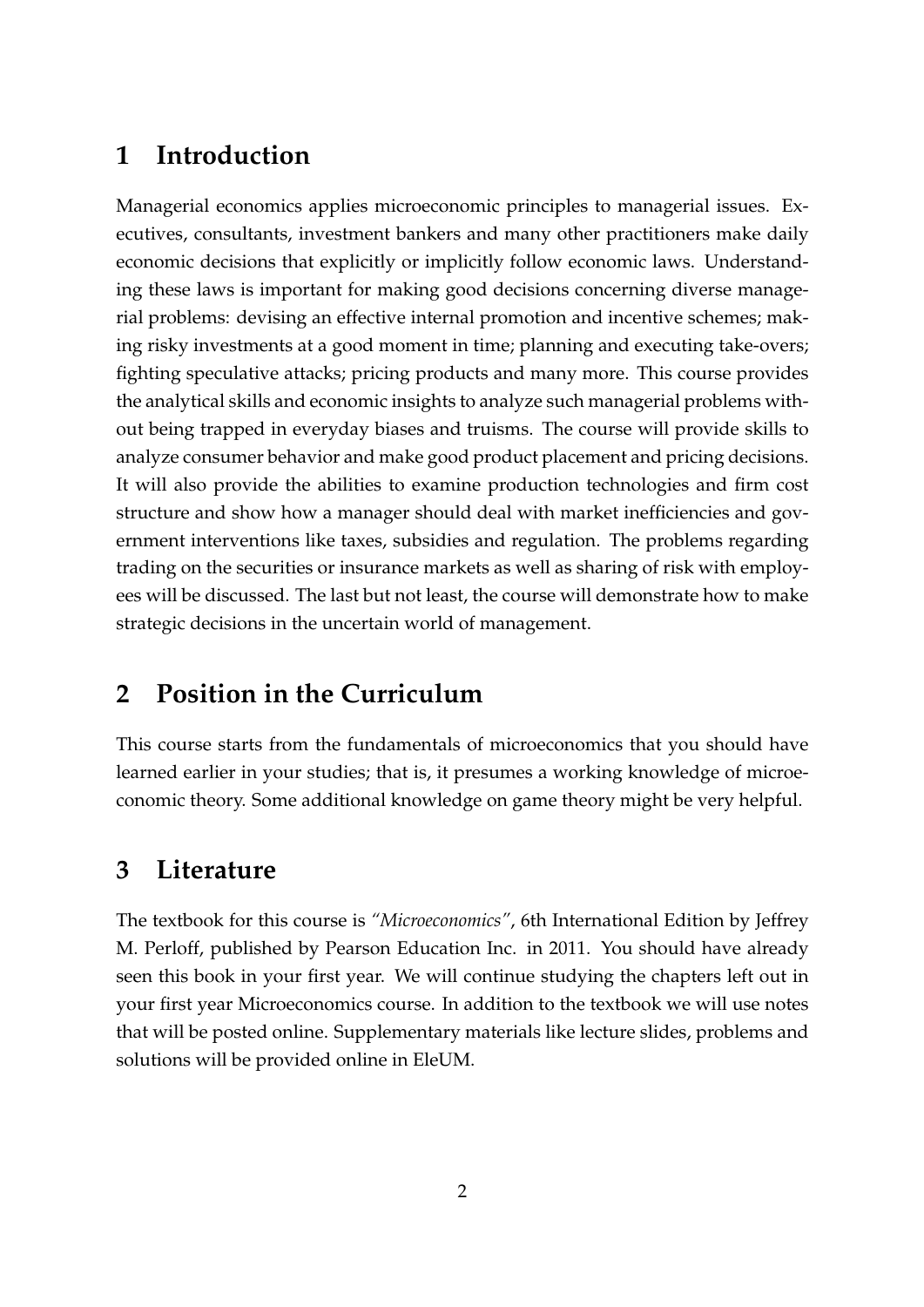#### **4 Session Structure**

Each meeting will have the following structure:

- Briefly summarize the content of the discussion topic
- Make a list of keywords and key concepts with their meaning
- Relate those key concepts with each other
- Discuss the literature in detail (for instance page by page), and answer each other's questions on the literature
- Do the exercises
- Discuss the tasks.

A few remarks about this list. Making and using a list of key concepts and their relations, should help to identify quickly the main aspects of the theories covered. Make certain that you understand what has been covered. If not, don't hesitate to ask questions. As the book contains some difficult material, you should not hesitate to pay explicit attention to questions about the literature. You are encouraged to prepare questions related to the literature so that you are able to formulate them clearly in class.

It is a well known fact that it is impossible to learn economics without working some problems. Therefore, a number of exercises and tasks are included in the course. They form an indispensable part of an adequate training in microeconomics. Each group member should prepare the solutions to these exercises and tasks at home, although you may find it useful to prepare and discuss them in small groups before the tutorial. The solutions will be discussed in class. On the basis of suggestions of the students, the tutor can help you to structure the problem and to find the correct solution (probably in the next meeting). Exercises and tasks will be taken from the textbook as well as from the additional material.

Don't expect the tutor to elaborate her/his own solution on the whiteboard. Individual students may be asked to present their answers. The setup that includes the discussion of the literature and solution of the exercises and tasks is designed to give you a feel for solving real life problems with analytical tools that economics provides. Believe it or not, many arguments become much simpler with a little mathematics. The lectures are meant to provide an overview, explanation or deepening of the main themes and theories. Moreover, the lectures will relate the different topics discussed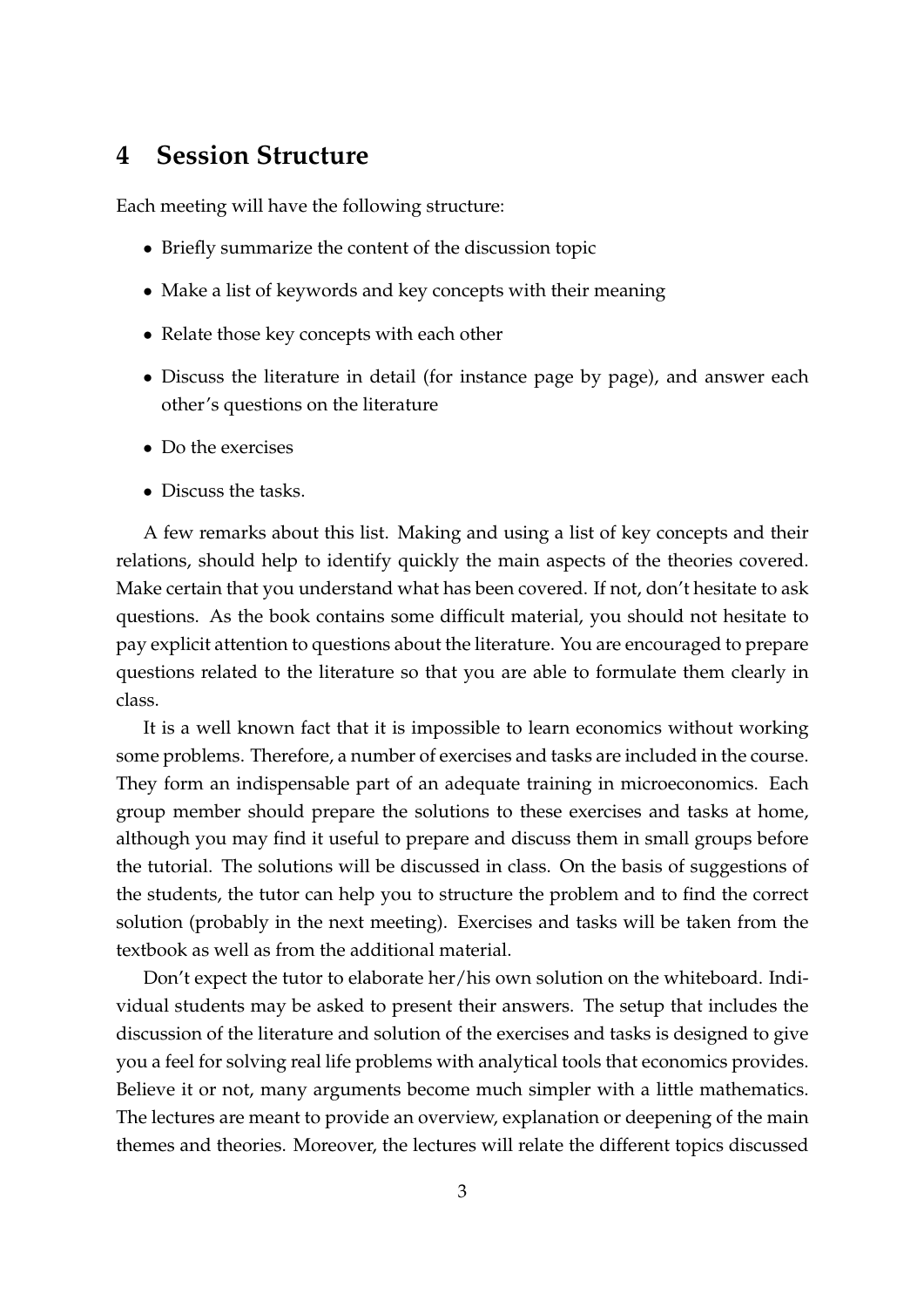and provide possible applications. As a result, the logic behind the chosen structure of the course will become clear from the lectures.

| Week | Day | Date              | Meeting | Subject, Literature, Tasks                                               |
|------|-----|-------------------|---------|--------------------------------------------------------------------------|
| 6    | Tue | Feb 7             | $L-01$  | Why Do Managers Need Microeconomics? Introduction to Game Theory         |
|      |     |                   |         | Normal Form Games: Nash Equilibrium; Cournot and Bertrand Duopolies      |
|      | Wed | Feb 8             | $T-01$  | Games in Normal Form, Lit.: 14.1-2, Notes Part 1                         |
|      |     |                   |         | Cournot and Bertrand Models of Duopoly                                   |
|      |     |                   |         | Lit.: 13.1,3,4,7, Notes Part 1                                           |
| 7    | Tue | Feb 14            | $L-02$  | Extensive Form Games: Backward Induction                                 |
|      |     |                   |         | Stackelberg Duopoly; Credible and Increadible Threats                    |
|      | Wed | Feb 15            | $T-02$  | Examples of Games in Extensive Form                                      |
|      |     |                   |         | Lit.: 14.3, Notes Part 2                                                 |
| 8    |     |                   |         |                                                                          |
| 9    | Tue | Feb 28            | $L-03$  | Intertemporal Choice, Repeated Games, Time Inconsistency                 |
|      | Wed | Feb 29            | $T-03$  | Stackelberg Model of Duopoly, Lit.: 13.5-6, 14.3, Notes Part 2           |
|      |     |                   |         | Game Theoretic Models of Factor Markets Lit.: Notes Part 2               |
|      | Fri | Mar 2             | $T-04$  | Repeated Games: Trigger Strategies                                       |
|      |     |                   |         | Repeated Game Model of Collusion in Cartels                              |
|      |     |                   |         | Lit.: 13.2, 16.1, Notes Part 3                                           |
| 10   | Tue | Mar 6             | $L-04$  | Choice under Uncertainty, Risk Attitudes, Simple Asymmetric Information  |
|      | Wed | Mar 7             | $T-05$  | Examples of Choice under Uncertainty, Mixed Strategies in Games          |
|      |     |                   |         | Lit.: 17.1,2,4,5. Lecture 4 slides                                       |
|      | Fri | Mar 9             | $T-06$  | Externalities, Models of Bargaining, Public Goods                        |
|      |     |                   |         | Lit.: 18.1,2,6                                                           |
| 11   | Tue | Mar <sub>13</sub> | $L-05$  | Asymmetric Information, Adverse Selection, Moral Hazard, Contract Theory |
|      | Wed | Mar 14            | $T-07$  | Choice Situations with Asymmetric Information                            |
|      |     |                   |         | Lit.: 19                                                                 |
| 12   | Wed | Mar 21            | $T-08$  | Adverse Selection and Moral Hazard                                       |
|      |     |                   |         | Lit.: Notes Part 4                                                       |
|      | Fri | Mar 23            | $T-09$  | Contract Theory                                                          |
|      |     |                   |         | Lit.: 20.1-4                                                             |
| 13   | Wed | Mar 28            | $T-10$  | Review                                                                   |

### **5 Course Structure**

The horizontal lines separate the meetings by weeks. There are two different kinds of meetings. The lectures are numbered by L-xx. Apart from a short explanation of the content of the chapters to be studied, the lectures will address the applications and the relation between theories within economics. In order to optimally benefit from the lectures, it is advised to read/scan through (rather than study) the literature and the lecture slides that will be provided before each lecture. The literature section in the table states the chapters from the textbook that correspond to each lecture. The material covered in class might not necessarily cover *everything* in the stated chapters. Certain topics might not be covered.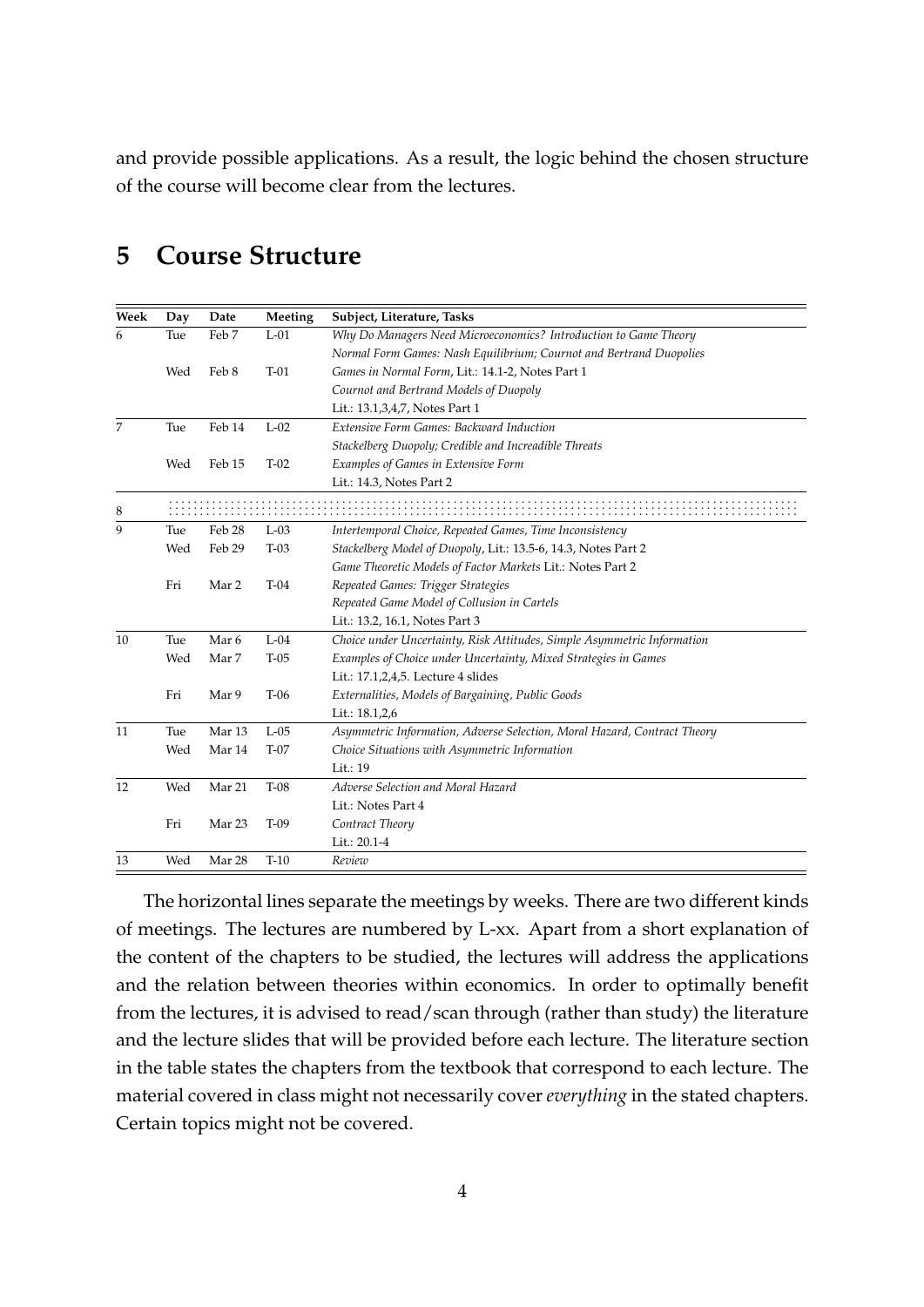The rest of the meetings are regular tutorials numbered by T-xx. For each tutorial the chapters from the textbook are given in the last column. To prepare for the tutorial you are supposed to study the chapter (which involves *understanding* of the material), solve exercises and tasks. More information on exact sections that should be prepared from these chapters as well as the list of questions and tasks will be given before the tutorial in the discussion list from ELEUM. This will be announced before each meeting.

#### **6 Grading Policy**

The course grade will be determined by a written exam and participation in tutorial groups. Exam constitutes 90% of the grade and participation 10%.

The exam is closed book and will consist of open (not multiple choice) questions. The exam problems will be similar to the exercises and tasks discussed during the tutorials. Consult the examinations website in EleUM for the latest news on the date, time and location of the exam. Your results for the exam will be graded on the scale from 1 to 10, and rounded to the nearest half point. To pass the exam you need to get an *unrounded* grade of at least 5.5. Students who fail the exam will be offered a reexamination during exam period 5.

Your participation in the tutorial groups will be assessed on the scale from 1 to 10 by your tutor. Each tutor in the beginning of the first tutorial will inform you about his/her rules for giving you participation grade and block assignments. The main guidelines for these rules are the same for all tutors (see below). However, each tutor might have personal preferences for his/her way of evaluating your performance. This will be explained to you in the first tutorial. Tutors have the final word on what participation grade you obtain. *Under no circumstances may the participation grade be contested with the block coordinator.*

Your final grade in this course is calculated as follows:

$$
FinalGrade = 0.9E + 0.1P
$$

where *E* and *P* range from 1 to 10 and correspond to your exam grade and participation grade.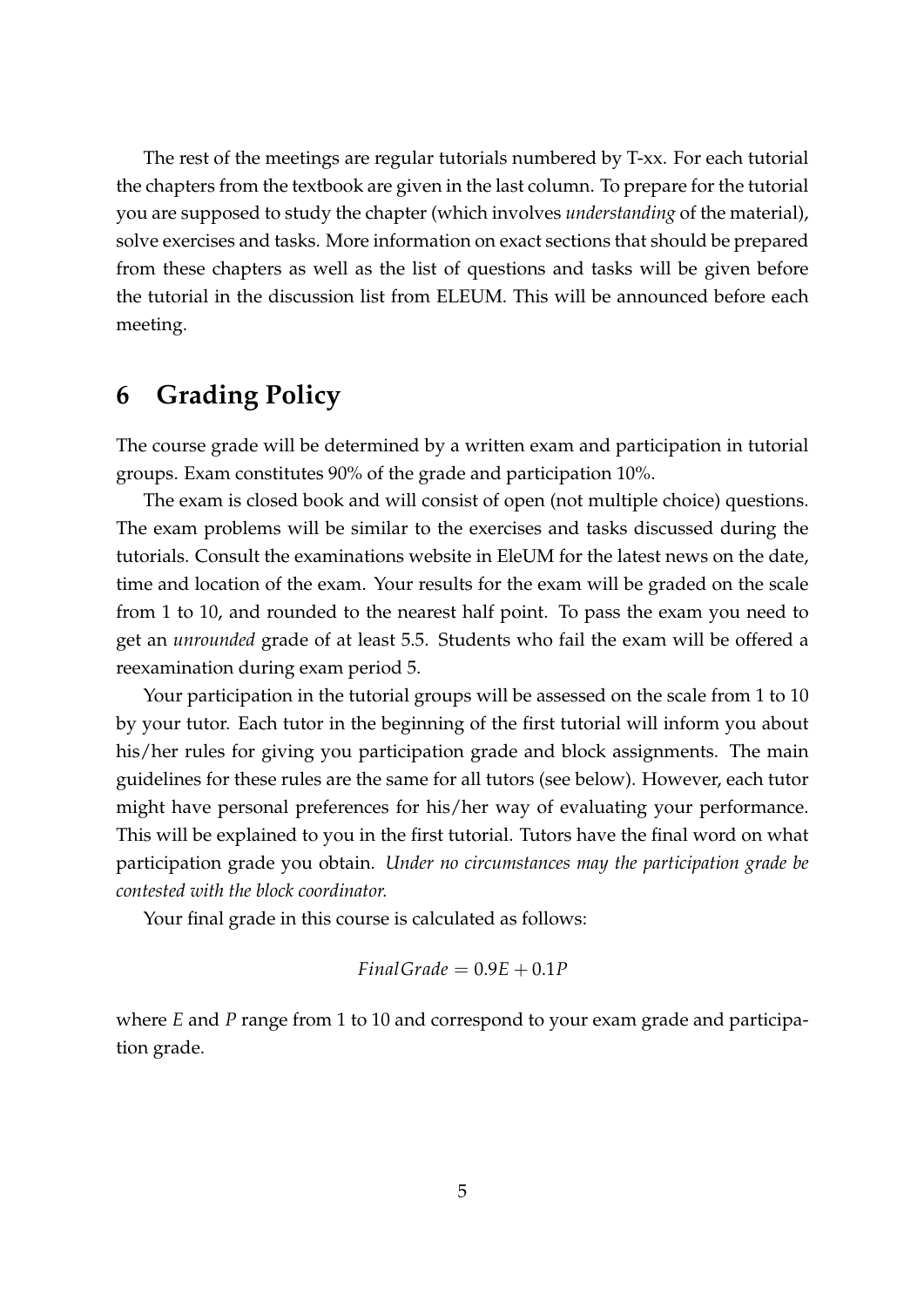#### **7 Block Assignments and Participation Guidelines**

This is an example of the rules that your tutor *might* use to give you participation grade and block assignments.

The block assignment is an essay of approximately 2000 words for each meeting. The exact topic of the essay is decided by the coordinator of the course, but will be related to the content of the meeting. Students with sufficient participation are exempted from writing block assignments. However, mere physical presence at the tutorial meetings is not enough to make a session a success. The effectiveness depends also on your efforts at home as well as during the meetings. Active participation is essential to have an exemption from the block assignment. During each meeting your tutor will evaluate the individual effort. At the first session she/he will provide you with the necessary information on the evaluation procedure and criteria. Basically, she/he will evaluate two aspects: preparation, the extent to which you demonstrate that you studied the required material; and participation, the extent to which you actively contribute during group discussions. Given the course structure, preparation shows in the questions you raise and the answers you provide, and in the preparation towards and contribution in solving the exercises and tasks. Participation reflects not only the frequency of your contributions, but also their relevance, quality and professionalism, such as respecting other group members and their contributions, refraining from distracting conduct, punctuality, etc. If your efforts are considered insufficient on one or both accounts, the tutor can ignore your physical attendance and book you as being mentally absent (M). Physical absence is denoted by (A). Exemption for the block assignment is granted if you have no more than 2 A's and no more than 2 M's. At any time you may consult the list of your attendance or absenteeism. Students who do not meet the criteria for full exemption from the block assignment can still benefit from a leniency programme: they will be exempted for a number of essays equal to the number of meeting in which they sufficiently participated.

The participation grade might be calculated as a number of tutorials in which you were both physically and mentally present.